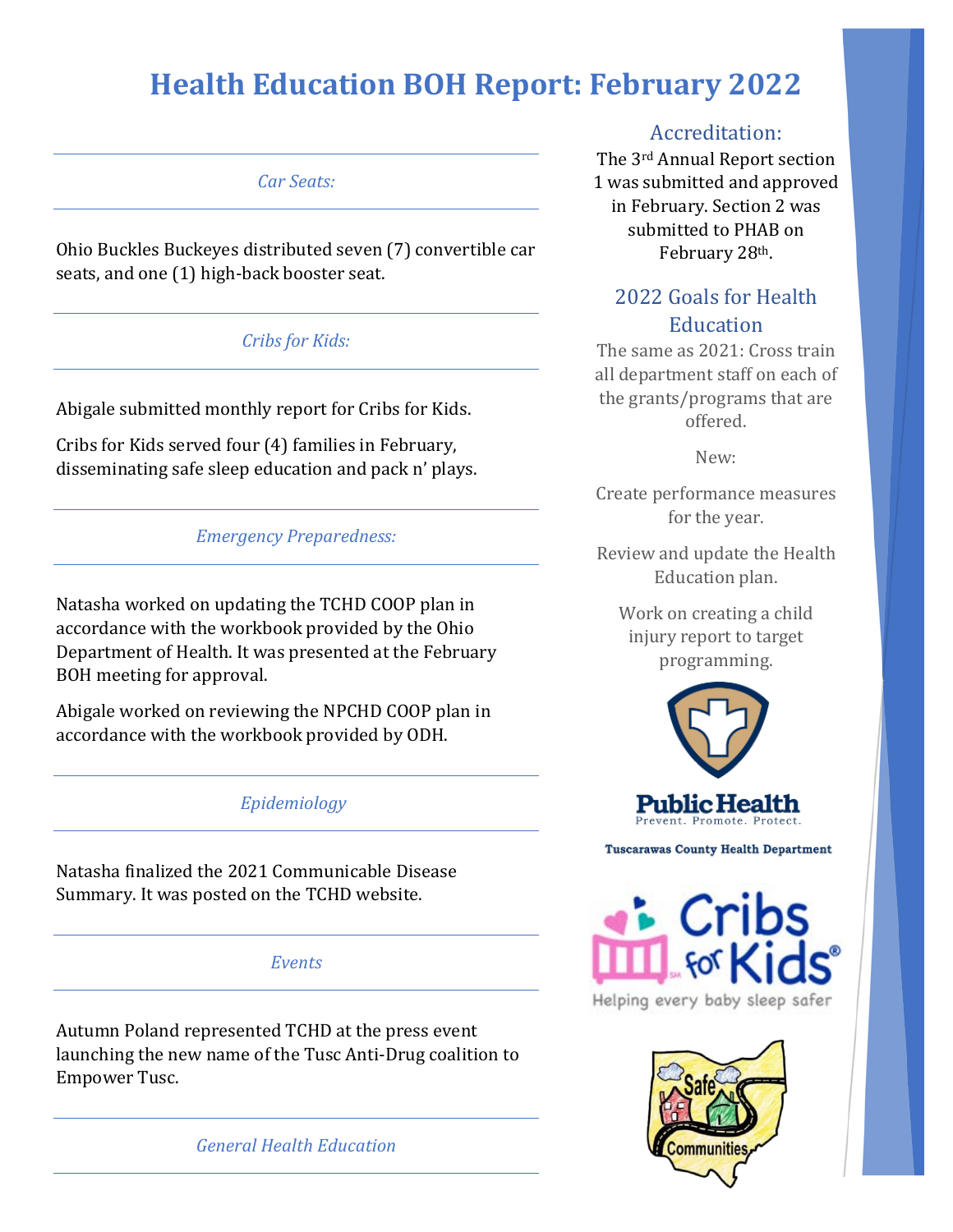# **Health Education BOH Report: February 2022**

One of the two candidates for the vacant HE positions accepted and notified TCHD their anticipated start date is 3/28/22.

*Performance Measures:*

For 2022, the performance measures that health education will be focusing on are:

- A tobacco-free community. (This is the same as previous but included additional and revised outputs.)
- An engaged community. (This is the same as previous but included additional and revised outputs.)
- A prepared and safe community. (This is a new measure)

*Project Dawn:*

During February 2022, TCHD distributed 22 Naloxone kits, trained 22 people, and 2 known reversals. That is a decrease of 4.3% of kits distributed January to February 2022.

*Safe Beginnings:*

Safe Beginnings served a total of four families in February. The equipment distributed totaled \$1048.99 and included the following concrete safety equipment cribs (2), mattresses (2), baby monitor, safety kits (2), highchair, safety gates (3), temporal thermometer, CO2/ fire alarms (2), and a toddler bed.

*Safe Communities:* 

The Safe Communities Coalition and Fatal Crash Review Committee both met on February 23rd. The fatal review committee reviewed three fatals. Countermeasures offered for all the fatalities included: continued education on importance of seatbelt use, not to drive when tired, CIOT education and messaging, along with safe speeds, and rules related to teenage drivers.

Abigale completed the WBTC Radio Show on Monday, February 28th and discussed upcoming traffic safety campaigns, events, and updated crash statistics for Tuscarawas County.